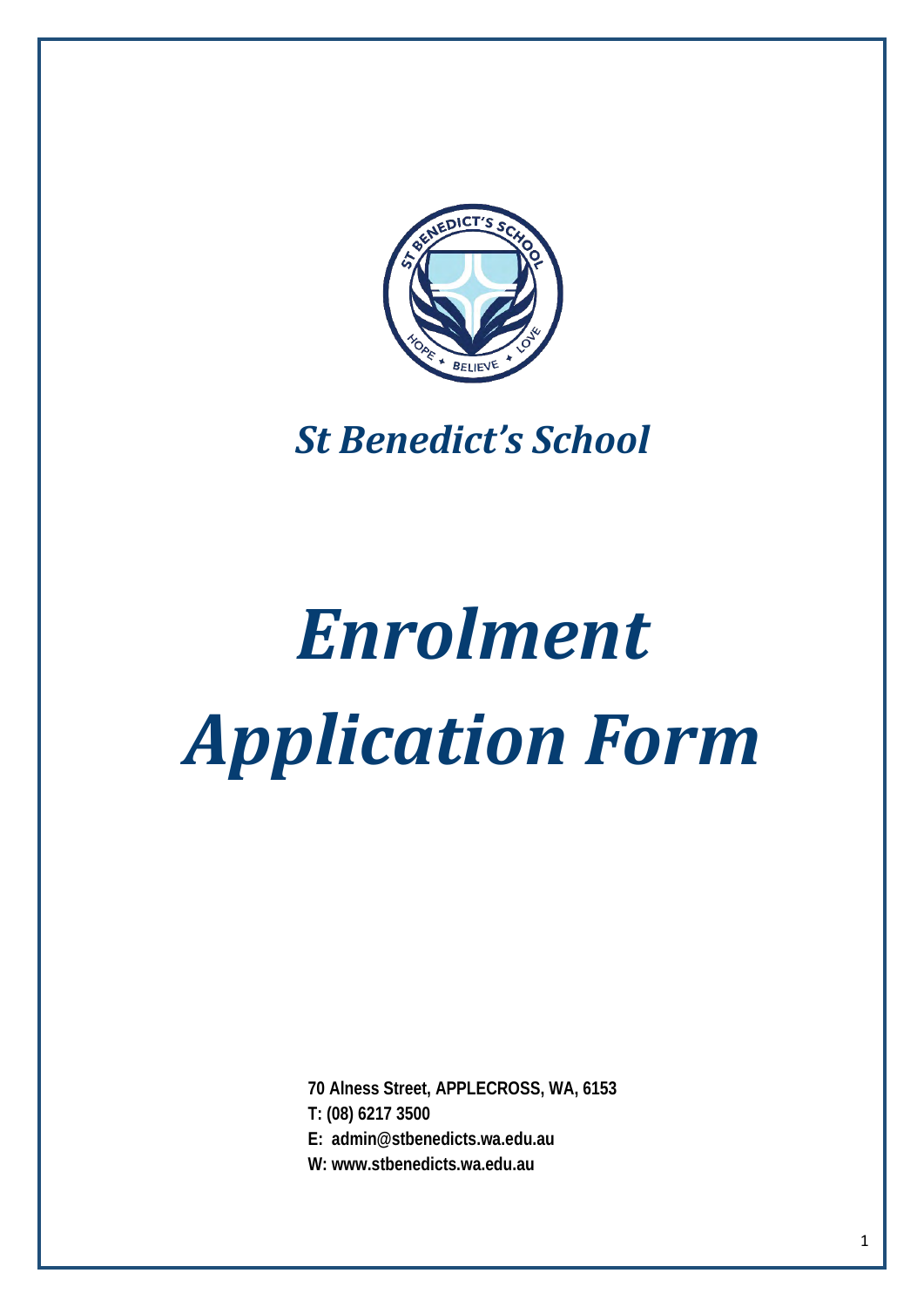

## *St Benedict's School*

Dear Parent/Guardian,

On behalf of the St Benedict's School Community, I would like to sincerely thank you for your interest in St Benedict's School, Applecross.

Enclosed in this package are the relevant documents and information relating to enrolling your child at St Benedict's School. Our Administration Staff are available to answer any questions relating to this process via email [enrolment@stbenedicts.wa.edu.au](mailto:enrolment@stbenedicts.wa.edu.au) or by phone on 62173500.

Please ensure that **all relevant forms have been FULLY completed and any relevant certificates have been attached** as any pending documentation will delay the enrolment process.

In order for an application to be lodged, the following documents/checklist must be submitted:

- Student Enrolment Application Form
- Registration fee \$55 (non-refundable per application)
- Birth Certificate (copy)
- Baptism Certificate (If applicable- copy)
- Immunisation records (copy)
- Parish Priest Meeting Form- via the Parish

We look forward to the return of your enrolment application and thank you for your interest in St Benedict's School.

Yours faithfully,

Mr Steve Miranda

Principal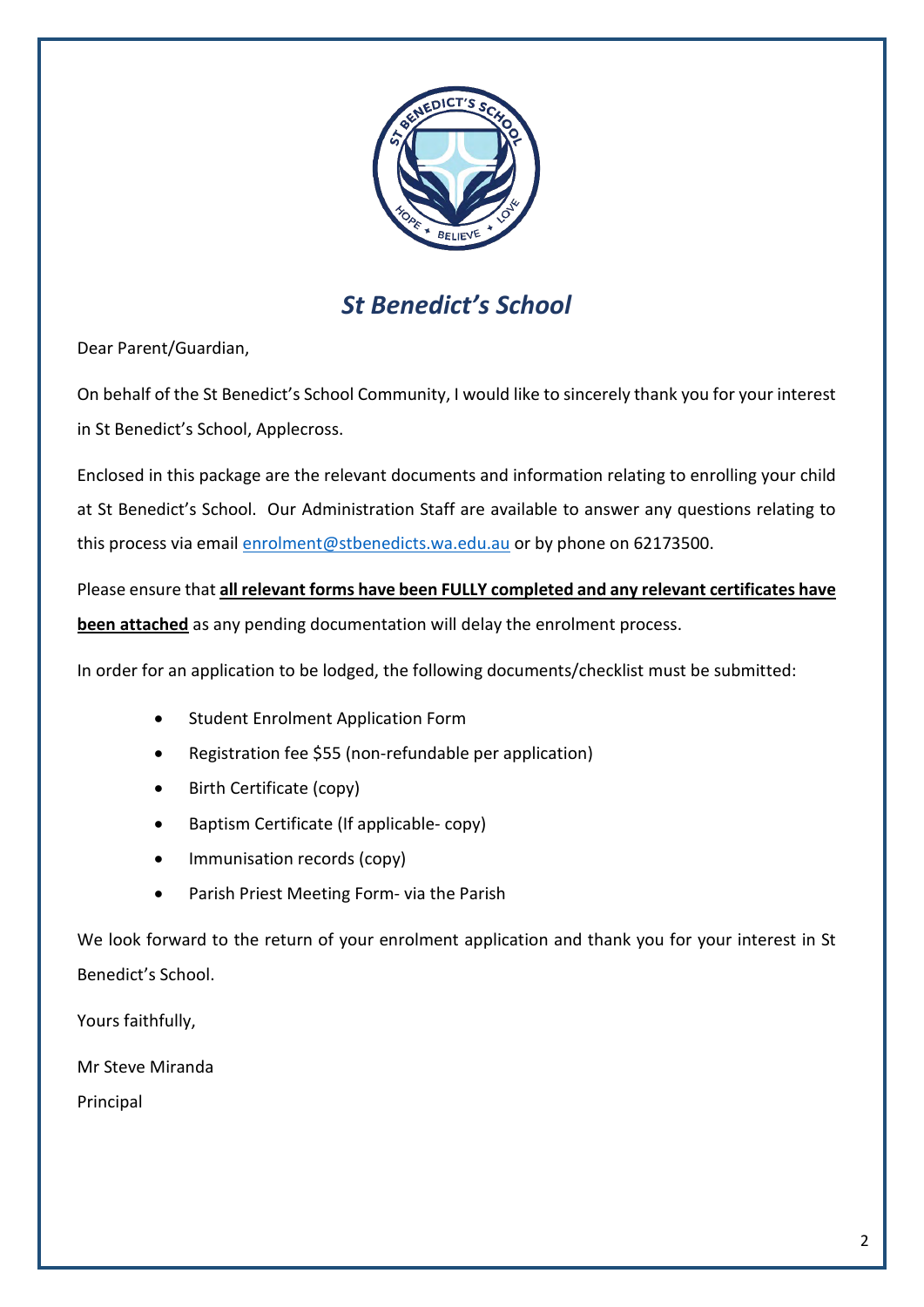| <b>Student</b>       |                               |    |             |    |              |                |   |                |                                      |               |                        |  |     |    |
|----------------------|-------------------------------|----|-------------|----|--------------|----------------|---|----------------|--------------------------------------|---------------|------------------------|--|-----|----|
|                      | Circle Academic Year of Entry | PK | K           | PP | $1\vert$     | $\overline{2}$ | 3 | $\overline{4}$ | 5                                    | 6             | Calendar Year of Entry |  |     |    |
| Surname              |                               |    |             |    | Given Name/s |                |   |                |                                      | Date of Birth |                        |  |     |    |
|                      |                               |    |             |    |              |                |   |                |                                      |               |                        |  |     |    |
|                      |                               |    |             |    |              |                |   |                |                                      |               |                        |  |     |    |
| Address              |                               |    |             |    |              |                |   | State          | Postcode                             |               |                        |  |     |    |
|                      |                               |    |             |    |              |                |   |                |                                      |               |                        |  |     |    |
|                      |                               |    |             |    |              |                |   |                |                                      |               |                        |  |     |    |
| Gender<br>Birthplace |                               |    | Nationality |    |              |                |   |                | Aboriginal/Torres<br>Strait Islander |               |                        |  |     |    |
| Male                 | Female                        |    |             |    |              |                |   |                |                                      |               |                        |  | Yes | No |
|                      |                               |    |             |    |              |                |   |                |                                      |               |                        |  |     |    |

| Date of Arrival | Visa Category<br>Countrv of |             | Main Language  | <b>Permanent Resident</b> |    |
|-----------------|-----------------------------|-------------|----------------|---------------------------|----|
| in Australia    | Number                      | Citizenship | Spoken at home | of Australia              |    |
|                 |                             |             |                | Yes                       | No |
|                 |                             |             |                |                           |    |

| Current School (If Applicable) | Suburb |  |
|--------------------------------|--------|--|
|                                |        |  |

| Religious Denomination | Parish | <b>Baptised</b> |    | Date |
|------------------------|--------|-----------------|----|------|
|                        |        | Yes             | No |      |

## **Mother/ Female Guardian** (PLEASE CIRCLE)

| Title      | Surname                        | First Name/s                  |  |                                                                                 |       |          |
|------------|--------------------------------|-------------------------------|--|---------------------------------------------------------------------------------|-------|----------|
|            |                                |                               |  |                                                                                 |       |          |
|            | Address (as above if the same) |                               |  |                                                                                 | State | Postcode |
|            |                                |                               |  |                                                                                 |       |          |
| Birthplace | Nationality                    | Australian Permanent Resident |  | Marital Status: Married/Divorced/Single/<br>De facto/Widowed/Deceased/Separated |       |          |
|            |                                |                               |  |                                                                                 |       |          |
|            | Religious Denomination         |                               |  | Parish (If Applicable)                                                          |       |          |
|            |                                |                               |  |                                                                                 |       |          |
| Occupation |                                |                               |  | Employer                                                                        |       |          |
|            |                                |                               |  |                                                                                 |       |          |

| Contact<br>Details | Home | Mobile | <b>Business</b> | Email |
|--------------------|------|--------|-----------------|-------|
|                    |      |        |                 |       |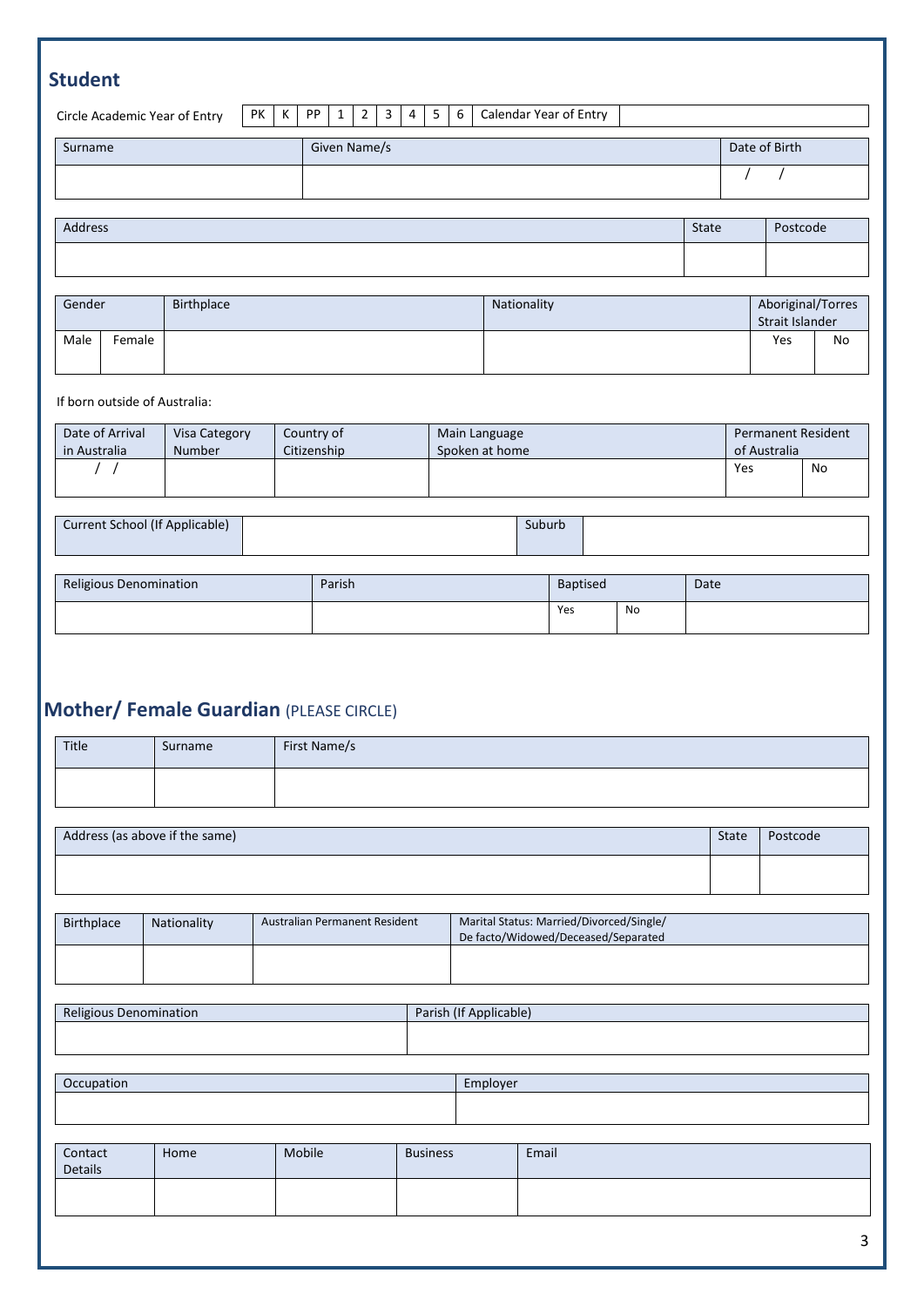| Title          | Surname                        | First Name/s                  |                 |                        |                                                                                |              |          |
|----------------|--------------------------------|-------------------------------|-----------------|------------------------|--------------------------------------------------------------------------------|--------------|----------|
|                |                                |                               |                 |                        |                                                                                |              |          |
|                | Address (as above if the same) |                               |                 |                        |                                                                                | <b>State</b> | Postcode |
|                |                                |                               |                 |                        |                                                                                |              |          |
|                |                                |                               |                 |                        |                                                                                |              |          |
| Birthplace     | Nationality                    | Australian Permanent Resident |                 |                        | Marital Status: Married/Divorced/Single/De<br>facto/Widowed/Deceased/Separated |              |          |
|                |                                |                               |                 |                        |                                                                                |              |          |
|                | Religious Denomination         |                               |                 | Parish (If Applicable) |                                                                                |              |          |
|                |                                |                               |                 |                        |                                                                                |              |          |
| Occupation     |                                |                               |                 | Employer               |                                                                                |              |          |
|                |                                |                               |                 |                        |                                                                                |              |          |
| Contact        | Home                           | Mobile                        | <b>Business</b> |                        | Email                                                                          |              |          |
| <b>Details</b> |                                |                               |                 |                        |                                                                                |              |          |

## **Custody/ Guardianship**

| Name of person(s) with legal guardianship of the student | If applicable a copy of any Parenting or Restraint/Court Order is<br>attached |    |  |  |
|----------------------------------------------------------|-------------------------------------------------------------------------------|----|--|--|
|                                                          | Yes                                                                           | No |  |  |

*Under the provisions of the Family Law Reform Act 1995 biological parents are regarded as having full parental responsibility unless a Parenting Plan or Court Order is presented stating otherwise.*

## **Emergency Contact Details** (OTHER THAN PARENTS/ LEGAL GUARDIAN)

| Name of Contact | Relationship to Student | <b>Contact Numbers</b> |
|-----------------|-------------------------|------------------------|
|                 |                         | Home                   |
|                 |                         |                        |
|                 |                         | <b>Business</b>        |
|                 |                         |                        |
|                 |                         | Mobile                 |
|                 |                         |                        |
|                 |                         |                        |
| Name of Contact | Relationship to Student | <b>Contact Numbers</b> |
|                 |                         | Home                   |
|                 |                         | <b>Business</b>        |
|                 |                         | Mobile                 |
|                 |                         |                        |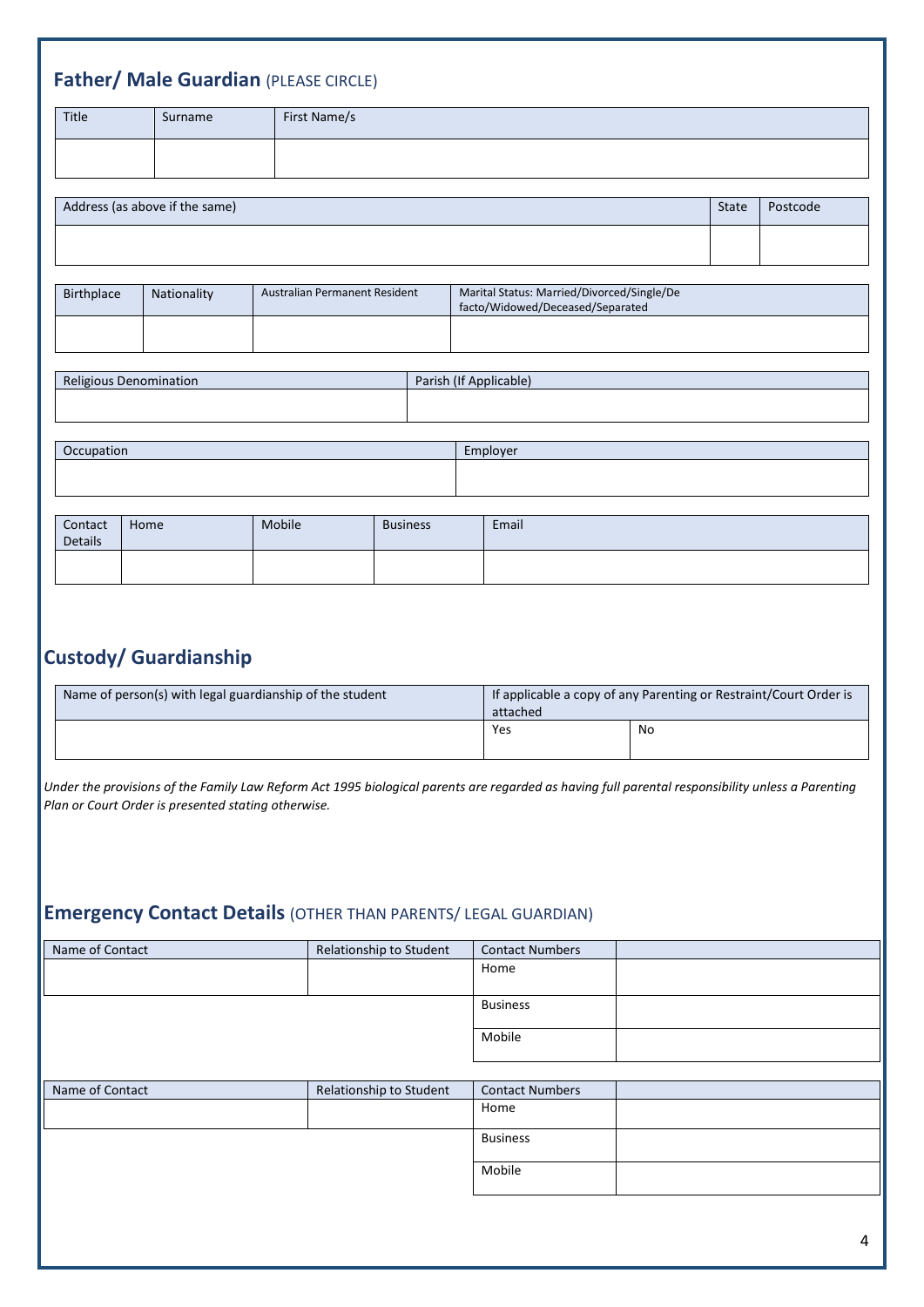#### **Students Individual Needs**

The School Education Act 1999 requires the provision of:

#### **"Details of any condition of the enrolee that may call for special steps to be taken for the benefit or protection of the enrolee or other persons in the school" (16G).**

To assist the school to respond to individual requirements please detail any special needs your child has in the following area(s) that may affect his/her learning, participation or welfare during school hours.

| <b>Learning Needs</b>               |  |
|-------------------------------------|--|
| Psychological/Socio-emotional Needs |  |
| <b>Behavioural or Safety Needs</b>  |  |
| <b>Communication Needs</b>          |  |

#### **EXTERNAL SERVICE PROVISION:**

| Does your child receive any services from an external agency, which may affect education arrangement? |  |  |  |  |
|-------------------------------------------------------------------------------------------------------|--|--|--|--|
| Yes<br>No                                                                                             |  |  |  |  |
| If so, please detail name of service provider and contact details                                     |  |  |  |  |
|                                                                                                       |  |  |  |  |
|                                                                                                       |  |  |  |  |

#### **Medical Information**

Past or present illness/injury/conditions. Has your child experienced any of the following? If so, please tick the box and give further details in the space provided over leaf.

| Asthma                    | Tourette's Syndrome      | Kidney/Bladder conditions     |
|---------------------------|--------------------------|-------------------------------|
| Allergy/Anaphylaxis       | <b>Heart Disease</b>     | Lung disorder                 |
| <b>Diabetes</b>           | <b>Bronchitis</b>        | <b>Bowel ailments</b>         |
| Head Injury               | <b>Measles</b>           | Bleeding/Blood disorders      |
| Epilepsy                  | <b>Mumps</b>             | <b>Circulation problems</b>   |
| Back/Joint Injury         | Chicken Pox              | Speech/ Language difficulties |
| Migraine                  | Arthritis/ Rheumatism    | <b>ADD</b>                    |
| <b>Skin Ailments</b>      | Hepatitis A/B/C          | <b>ADHD</b>                   |
| <b>Hearing Impairment</b> | Serious Illness/ Injury/ | Mental Illness, including     |
| Sight Impairment          | Operations/ Accidents    | Depression or anxiety         |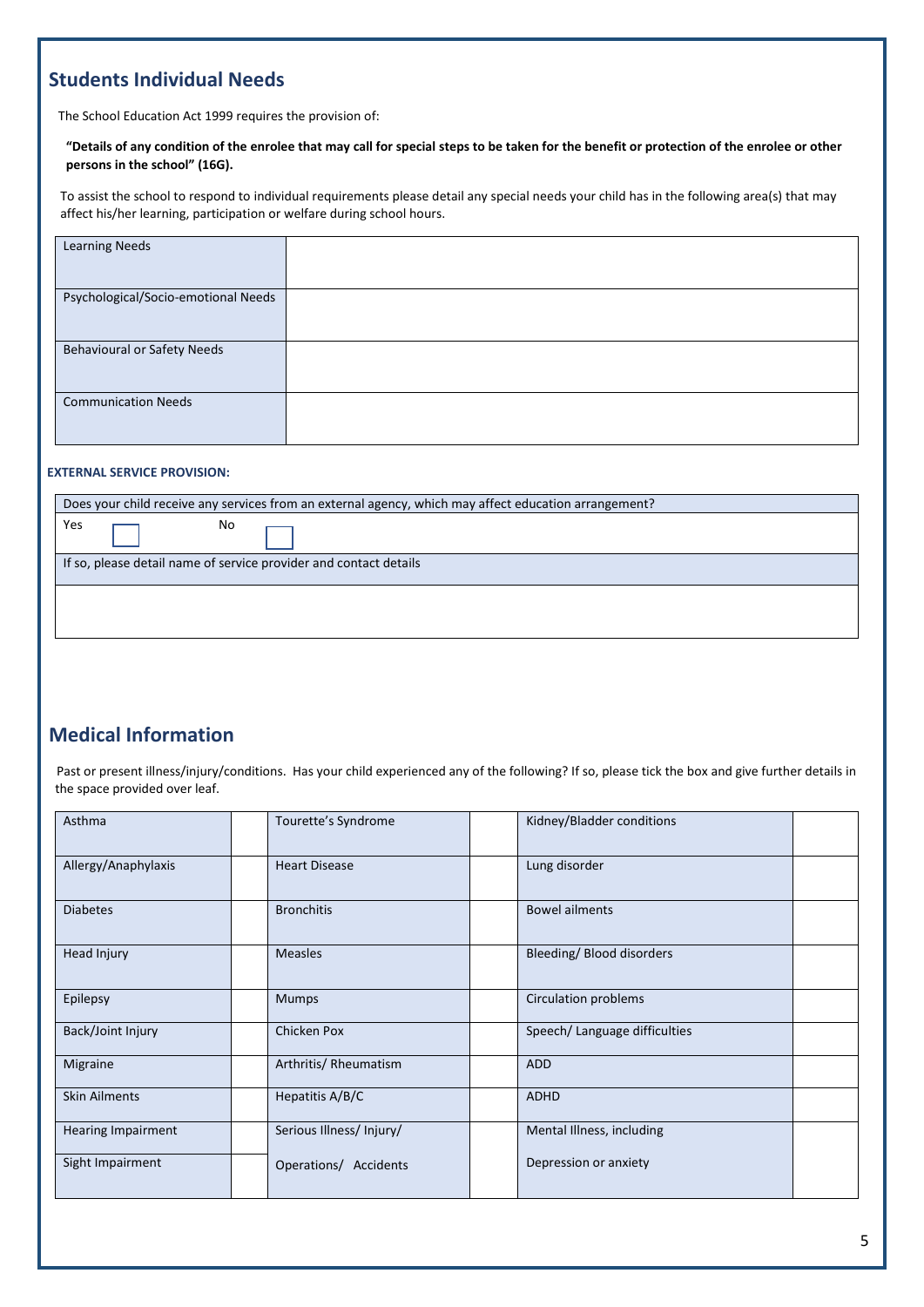|                               | Does your child have any medically diagnosed conditions? (If yes please detail)      |                        |  |
|-------------------------------|--------------------------------------------------------------------------------------|------------------------|--|
| Yes<br>No                     |                                                                                      |                        |  |
|                               | If so, please detail name of medical diagnosis, service provider and contact details |                        |  |
|                               |                                                                                      |                        |  |
|                               |                                                                                      |                        |  |
|                               |                                                                                      |                        |  |
|                               |                                                                                      |                        |  |
|                               |                                                                                      |                        |  |
|                               | Does your child have a medical action plan? (If yes please detail)                   |                        |  |
| Yes<br>No                     |                                                                                      |                        |  |
|                               | If so, please provide details including medication taken                             |                        |  |
|                               |                                                                                      |                        |  |
|                               |                                                                                      |                        |  |
|                               |                                                                                      |                        |  |
|                               |                                                                                      |                        |  |
|                               |                                                                                      |                        |  |
|                               |                                                                                      |                        |  |
|                               |                                                                                      |                        |  |
| <b>Medicare Card Number</b>   |                                                                                      | Has Hearing Aid        |  |
|                               |                                                                                      |                        |  |
|                               |                                                                                      |                        |  |
| <b>Medicare Card Position</b> |                                                                                      | <b>Is Colour Blind</b> |  |
|                               |                                                                                      |                        |  |
|                               |                                                                                      |                        |  |
| <b>Medicare Expiry Date</b>   |                                                                                      | <b>Wears Glasses</b>   |  |
|                               |                                                                                      |                        |  |
|                               |                                                                                      |                        |  |
| Private Health Fund           |                                                                                      | <b>Family Doctor</b>   |  |
| Provider                      |                                                                                      | Name                   |  |
| (If applicable)               |                                                                                      |                        |  |
| <b>Health Member Number</b>   |                                                                                      | <b>Medical Centre</b>  |  |
|                               |                                                                                      | Name                   |  |

#### **Immunisation Statement**

Please provide the Immunisation History Statement from Medicare. This History Statement must be dated within **two months** of the date at which the enrolment is made. Please do not supply a copy of the Clinic Nurses Book. Follow the link to obtain the required Immunisation Statement.<https://my.gov.au/LoginServices/main/login?execution=e1s1> .

Immunisation Status:

Has Ambulance Cover **Medical Centre** 

F - FULLY IMMUNISED N- NOT IMMUNISE I - INCOMPLETE IMMUNISATION P- PERSONAL OBJECTIONS

Address & Phone Number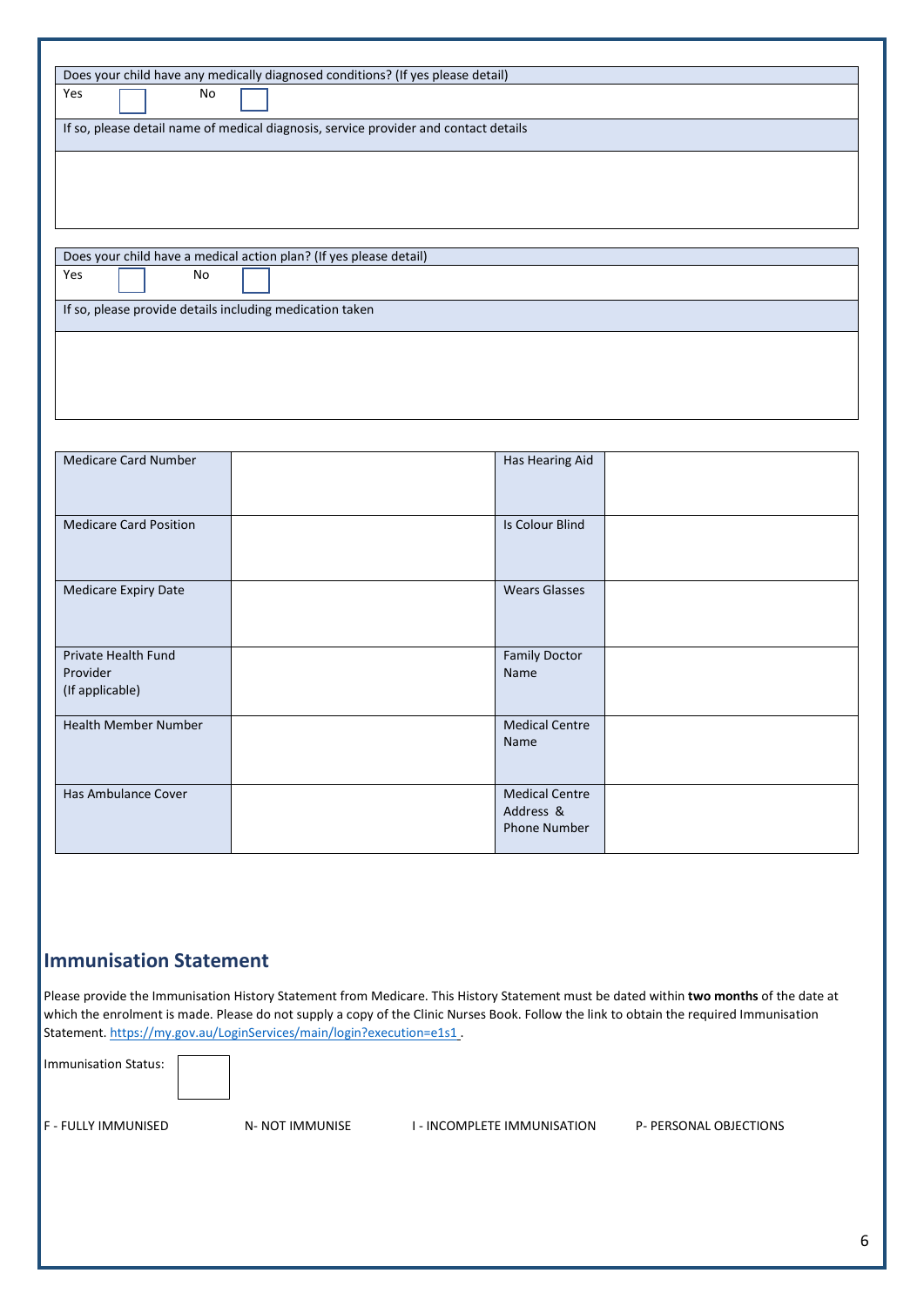#### **Consent**

The following parental consent is applicable for the duration of your child's enrolment at St Benedict's School Applecross. If you wish to change your approvals given, please provide this to the school in writing.

#### **Disclosure of Personal Information**

Personal information collected and stored by the school is subject to the Privacy Act and the CEWA Privacy Policy Statement. A copy of the CEWA Privacy Policy Statement can be obtained from the school, the Catholic Education Commission of Western Australia or the Catholic Education Office of WA website.

#### **Leaving School Grounds**

I give permission for my child to participate in learning experiences and sporting events held off-site and to walk or travel on the transport provided by the school. I will keep the school informed of any changes to our emergency contact details.



#### **Use Of Student Images**

As part of the school's communication activities, a student's image may be required for use. I/We hereby give permission for the use of my child's image in school / Catholic Education WA's website, social media, local media and promotional material as needed.



#### **Class Representative List**

I/We give permission for my/our email details to be included in my/our child's class mailing list, managed by the Class Representatives.



#### **Medical Emergency Authorisation**

I/We authorise the school to seek medical/dental attention, call an ambulance or to hospitalise my son/daughter if considered necessary. I/We further authorise the school that if an emergency occurs requiring surgery, anaesthetic, oxygen, blood transfusion or medication, and I/we am unable to be contacted within a reasonable time, the school has the authority to agree to medically recommended treatment for my child by an accredited medical practitioner on my/our behalf.

| Yes |  |
|-----|--|
| N٥  |  |

#### **Classroom Confidentiality**

All children's classroom work, records, academic results and behaviour are highly confidential and must not be discussed or referred to outside the classroom with another person. In the event of helping in the classroom, I/We confirm and understand to keep any information confidential.

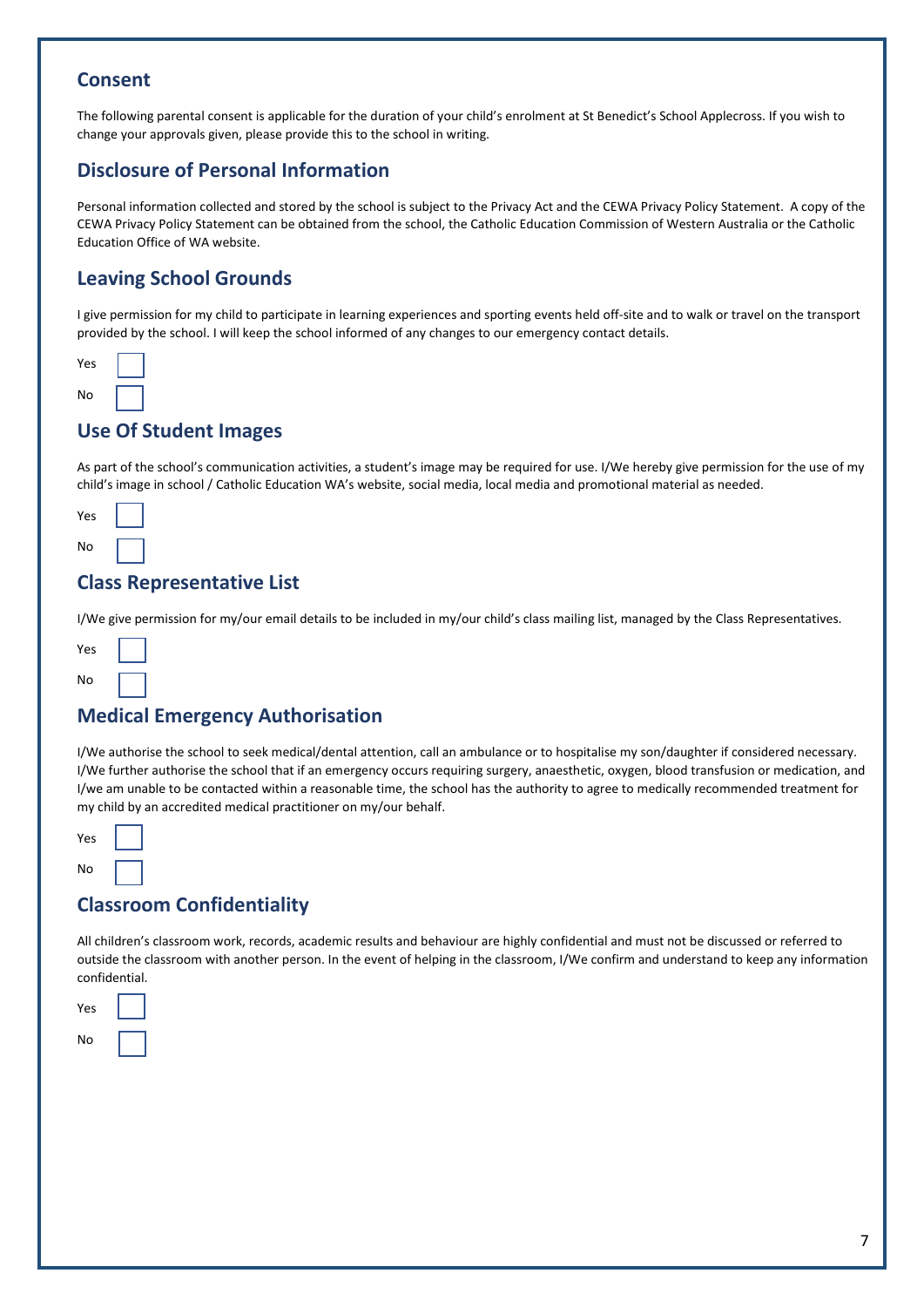#### **Agreement**

- I/we understand and accept that the completion of this application/enrolment form does not guarantee an enrolment interview. Successful applicants will be determined in accordance with the school's enrolment criteria.
- I/we understand and accept that attendance at an interview does not guarantee an enrolment offer being made.
- I/we understand that enrolment of a student in one Catholic school does not guarantee the enrolment of that student in any other Catholic school.
- I/we have completed this application form fully and to the best of my/our knowledge. Further, I/we acknowledge and accept that if it can be demonstrated that I/we have withheld information relevant to the application/enrolment process especially in relation to this student's individual needs, medical conditions, health care requirements and/or Parenting Orders, then the enrolment may be refused or terminated on these grounds.
- I/we have read and fully understand and agree that enrolment in a Catholic school means that we and our child will participate fully in all required aspects of the education programme of the school including the Religious Education programme of the school.
- I/we have read and fully understand and agree to the terms and conditions set out in the school fee collection policy. In accepting an enrolment at St Benedict's, I/We agree to pay all fees, as set out in our Annual Fee Statement by the due date.
- I/we agree to abide by the policies and directions of the school and the Catholic Education Commission of Western Australia as they are enacted from time to time.
- I/we agree to be mindful of the need for close collaboration between parents and school staff, I/we undertake to accept the philosophy, policies and discipline process of the school and cooperate with the school in promoting them.
- I/we comply with St Benedict's School's Code of Conduct.

|                              | <b>Female Parent/Guardian</b> | <b>Male Parent/Guardian</b> | Date |
|------------------------------|-------------------------------|-----------------------------|------|
| <b>Signature of Parent/s</b> |                               |                             |      |

 *We acknowledge that the following documentation has been provided together with this application* 

#### *Please tick if the form/document accompanies the application*

- *Birth Certificate (official certificate from the Births, Deaths & Marriages Registry)*
- *Baptism Certificate (where applicable)*
- *Immunisation History Statement from Medicare*

 *(Must be dated within two months of the date at which the enrolment is made)*

*Parish Priest Meeting Form* 

 *(an informal meet and greet with our Parish Priest - for ALL applicants including non-Catholic families)* 

#### *Data Collection Form*

*Publicity Permissions Form*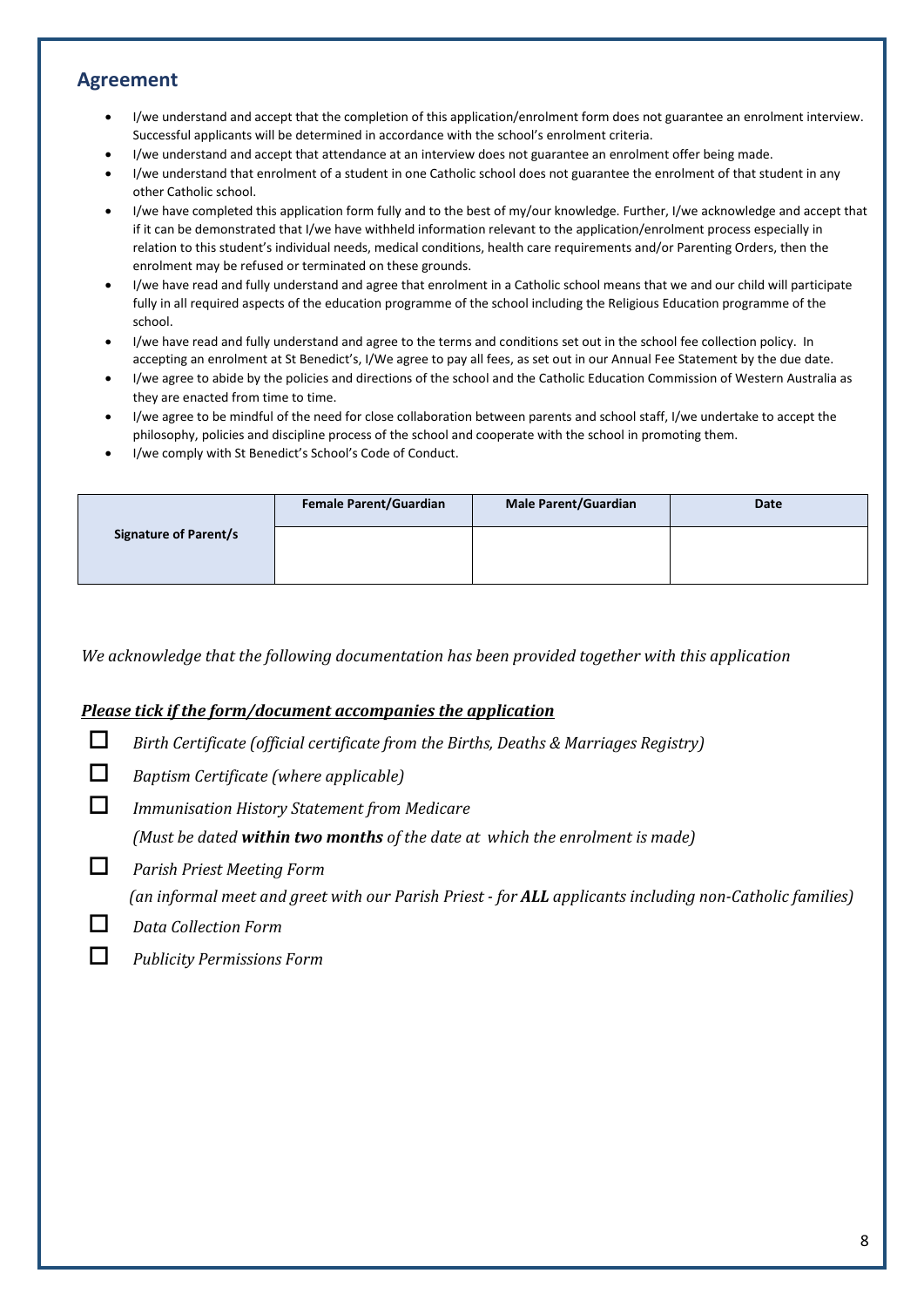

## **St Benedict's School**

## **Data Collection Form**

This information is being collected to enable nationally comparable reporting of students' outcomes against the *National Goals for Schooling in the Twenty-First Century.* This information is collected in accordance with the school's Privacy Policy.

Note: If you need help with this form, please contact Mrs Jaqui Covella on 6217 3500.

| First name                                                       | Last name                   |        | Date of Birth (dd/mm/yyyy) |          |
|------------------------------------------------------------------|-----------------------------|--------|----------------------------|----------|
|                                                                  |                             |        |                            |          |
| Home address of student:<br>(No. and street name)                |                             | Suburb |                            | Postcode |
|                                                                  |                             |        |                            |          |
| What is the student's sex?                                       |                             |        |                            |          |
| Male<br>□                                                        |                             |        |                            |          |
| Female<br>П                                                      |                             |        |                            |          |
| 2 Is the student of Aboriginal or Torres Strait Islander origin? |                             |        |                            |          |
|                                                                  | No                          | $\Box$ |                            |          |
|                                                                  | Yes, Aboriginal             | $\Box$ |                            |          |
|                                                                  |                             |        |                            |          |
|                                                                  | Yes, Torres Strait Islander | $\Box$ |                            |          |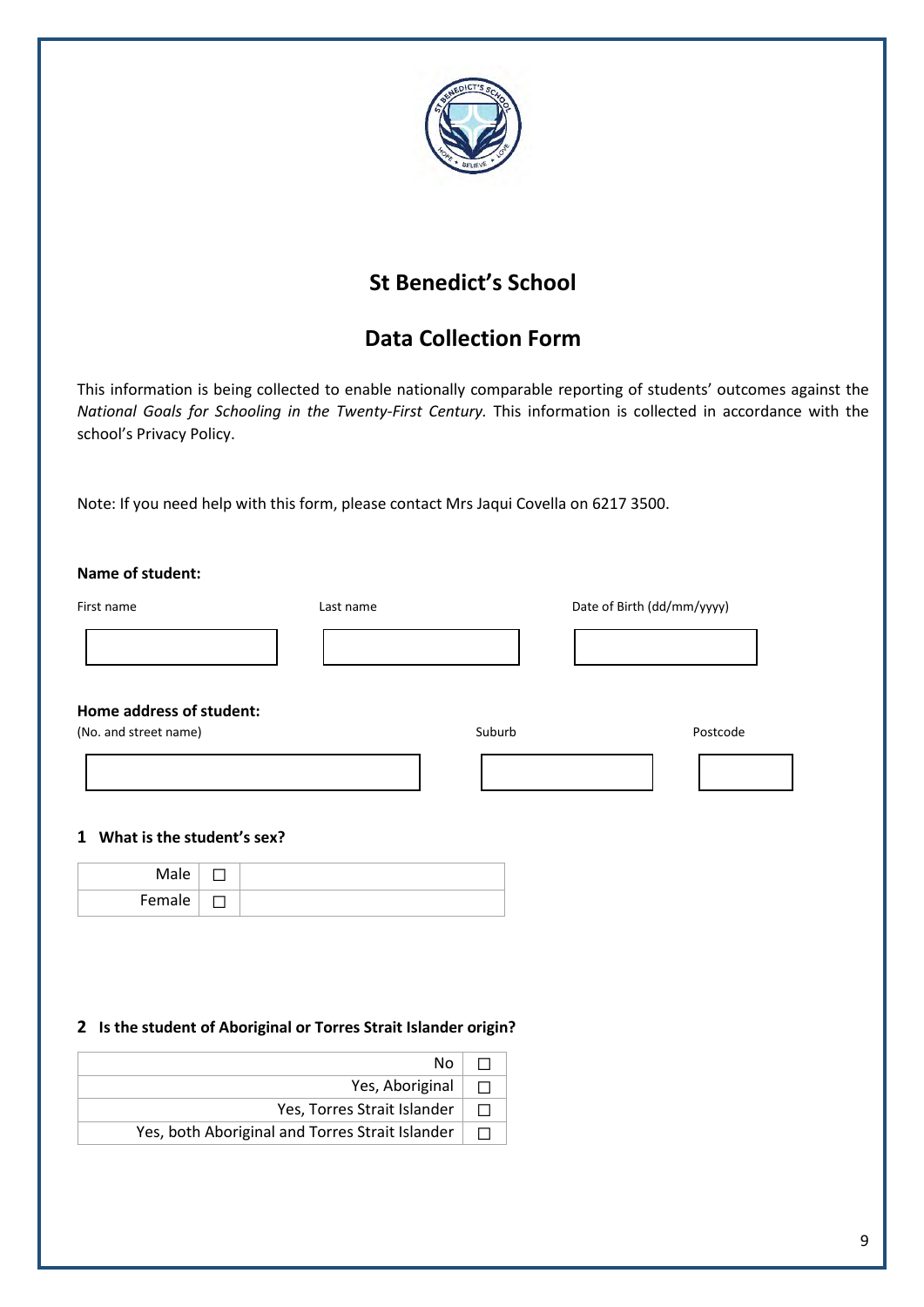#### **3 In which country was the student born?**

| Australia                       | П      |
|---------------------------------|--------|
| England                         | $\Box$ |
| India                           | П      |
| Indonesia                       | $\Box$ |
| Ireland                         | П      |
| Italy                           | $\Box$ |
| Malaysia                        | $\Box$ |
| New Zealand                     | П      |
| Philippines                     | $\Box$ |
| Singapore                       | $\Box$ |
| South Africa                    | $\Box$ |
| <b>United States of America</b> | П      |
| Vietnam                         | $\Box$ |
| Other - please specify          |        |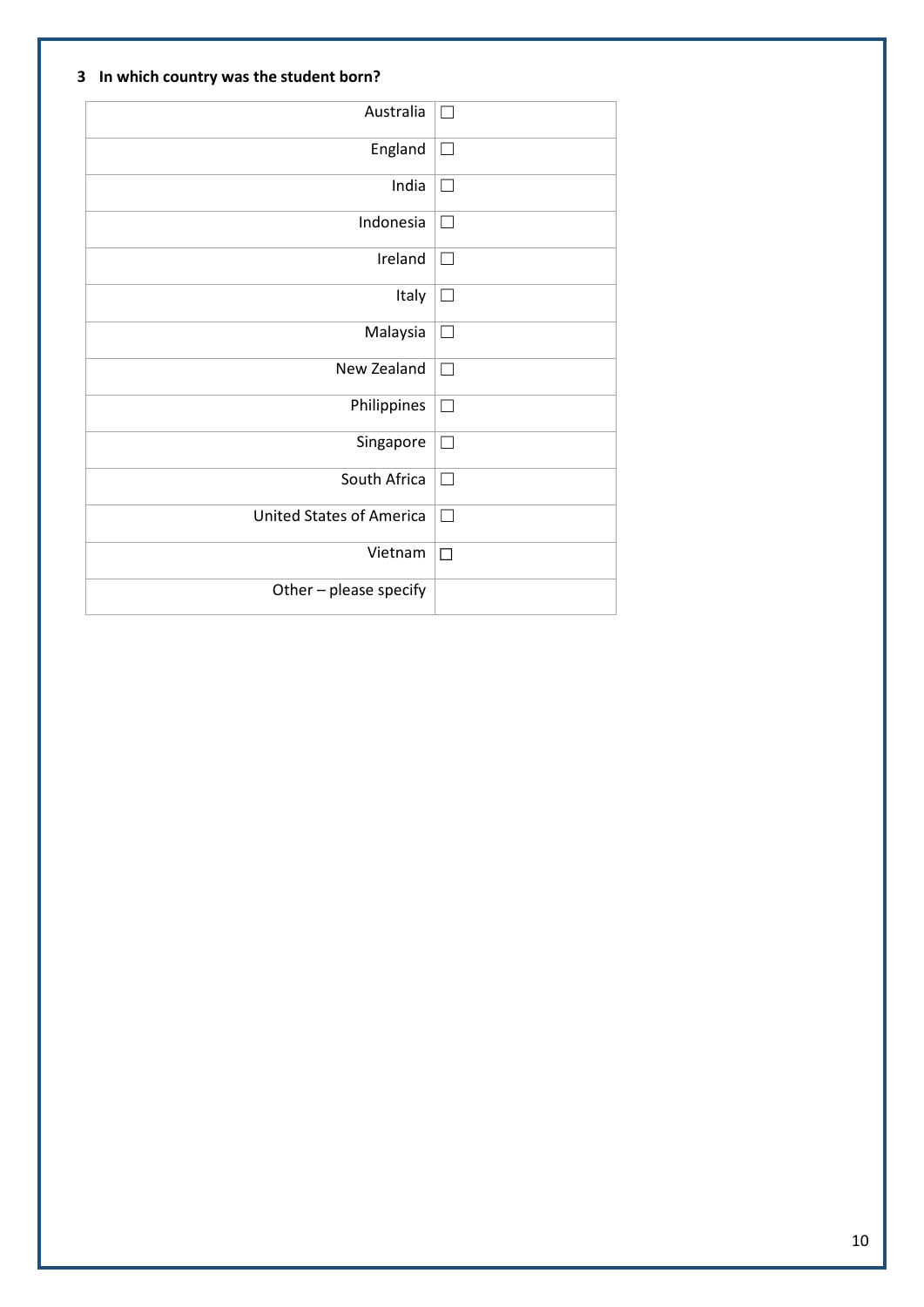#### **4 Does the student or their parent/guardian/carer speak a language other than English at home?**

| (i) more than one language, malcule the one that is spoken most often.) | <b>Student</b> | Parent 1 / Guardian 1 / Carer 1 | Parent 2 / Guardian 2 / Carer 2 |
|-------------------------------------------------------------------------|----------------|---------------------------------|---------------------------------|
| English only                                                            | $\Box$         | $\Box$                          | $\Box$                          |
| Aboriginal English                                                      | $\Box$         | $\Box$                          | $\Box$                          |
| Afrikaans                                                               | $\Box$         | $\Box$                          | $\Box$                          |
| Arabic                                                                  | $\Box$         | $\Box$                          | $\Box$                          |
| <b>Burmese</b>                                                          | $\Box$         | $\Box$                          | $\Box$                          |
| Cantonese                                                               | $\Box$         | $\Box$                          | $\Box$                          |
| Croatian                                                                | $\Box$         | $\Box$                          | $\Box$                          |
| Dinka                                                                   | $\Box$         | $\Box$                          | $\Box$                          |
| Filipino                                                                | $\Box$         | $\Box$                          | $\Box$                          |
| French                                                                  | □              | $\Box$                          | $\Box$                          |
| Gaelic                                                                  | $\Box$         | $\Box$                          | $\Box$                          |
| Hindi                                                                   | $\Box$         | $\Box$                          | $\Box$                          |
| Indonesian                                                              | $\Box$         | $\Box$                          | $\Box$                          |
| Italian                                                                 | $\Box$         | $\Box$                          | $\Box$                          |
| Japanese                                                                | $\Box$         | $\Box$                          | $\Box$                          |
| Malay                                                                   | ⊔              | $\Box$                          | П                               |
| Malayalam                                                               | $\mathcal{L}$  | $\overline{\phantom{0}}$        |                                 |
| Mandarin                                                                | $\Box$         |                                 |                                 |
| Polish                                                                  | Г              | П                               | Г                               |
| Shona                                                                   | $\Box$         | $\Box$                          | $\Box$                          |
| Portuguese                                                              | $\Box$         | $\Box$                          | $\Box$                          |
| Punjabi                                                                 | $\Box$         | $\Box$                          | $\Box$                          |
| Sinhalese                                                               | $\Box$         | $\Box$                          | $\Box$                          |
| Spanish                                                                 | $\Box$         | $\Box$                          | $\Box$                          |
| Tagalog                                                                 | $\Box$         | $\Box$                          | $\Box$                          |
| Tamil                                                                   | $\Box$         | $\Box$                          | $\Box$                          |
| Vietnamese                                                              | $\Box$         | $\Box$                          | $\Box$                          |
| Other-please                                                            |                |                                 |                                 |

 *(If more than one language, indicate the one that is spoken most often.)*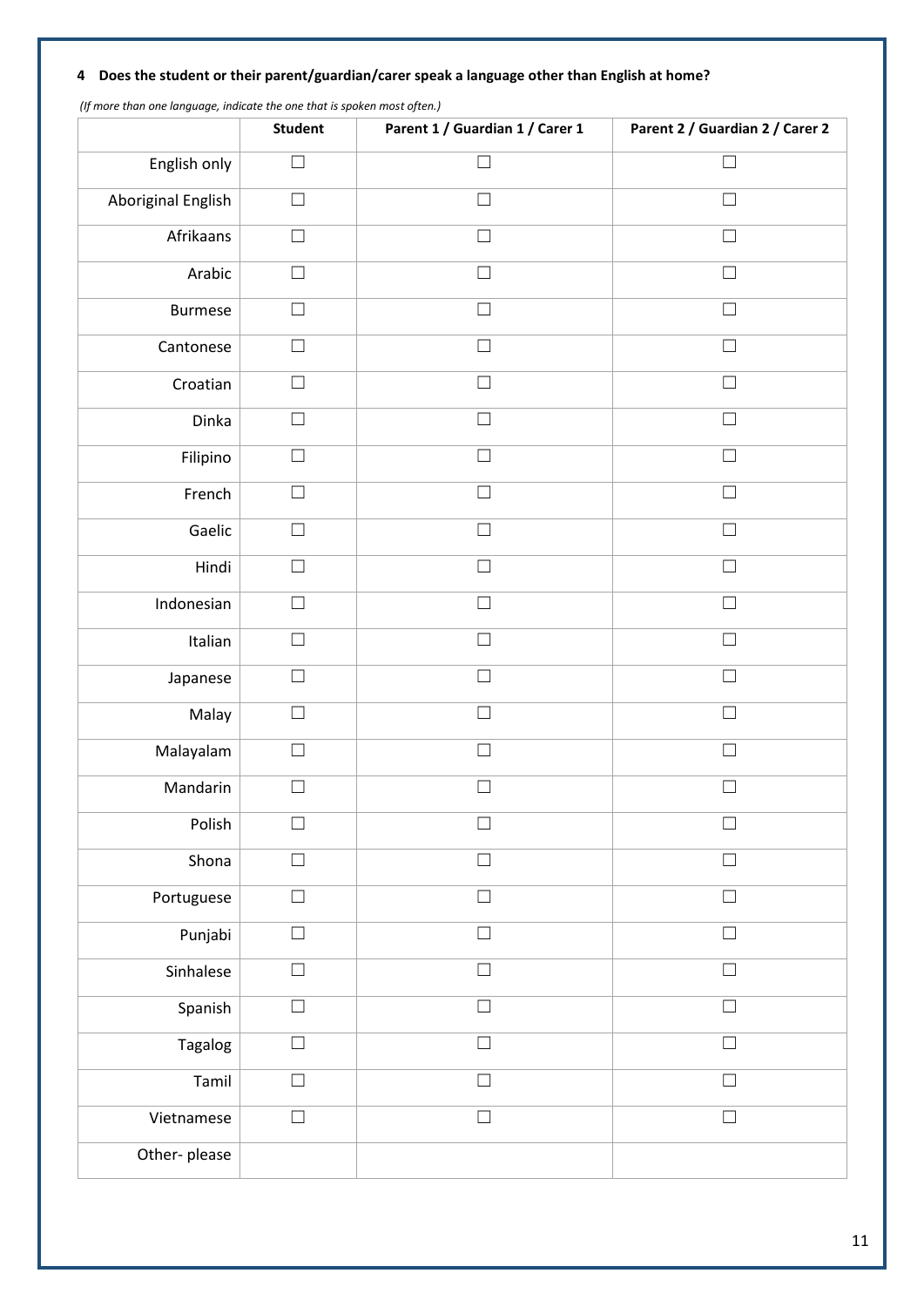#### **5 (a) What is the highest year of primary or secondary school the parents/guardians have completed?**

*(For persons who have never attended school, mark 'Year 9 or equivalent or below.')*

|                               | Mark one box only in each column   |                                     |  |
|-------------------------------|------------------------------------|-------------------------------------|--|
|                               | Parent 1 / Guardian 1 /<br>Carer 1 | Parent 2 / Guardian<br>$2/$ Carer 2 |  |
| Year 12 or equivalent         |                                    |                                     |  |
| Year 11 or equivalent         |                                    |                                     |  |
| Year 10 or equivalent         |                                    |                                     |  |
| Year 9 or equivalent or below |                                    |                                     |  |

#### **5 (b) What is the highest level of qualification the parents/guardians have completed?**

|                                                   |                                      | Mark one box only in each column                |  |  |
|---------------------------------------------------|--------------------------------------|-------------------------------------------------|--|--|
|                                                   | Parent 1/<br>Guardian 1 / Carer<br>1 | Parent 2/<br>Guardian 2 /<br>Carer <sub>2</sub> |  |  |
| Bachelor Degree or above                          |                                      |                                                 |  |  |
| Advanced Diploma/Diploma                          |                                      |                                                 |  |  |
| Certificate I to IV (including Trade Certificate) |                                      |                                                 |  |  |
| No non-school qualification                       |                                      |                                                 |  |  |

#### **6 (a) What is the occupation group of Parent 1/Guardian 1/Carer 1 (Female)?**

#### **6 (b) What is the occupation group of the Parent 2/Guardian 2/Carer 2 (Male)?**

*Please select the appropriate parental occupation group from the list on page 4-5.*

- *If the person is not currently in paid work but has had a job in the last 12 months or has retired in the last 12 months, please use the person's last occupation.*
- *If the person has not been in paid work in the last 12 months, enter '8' in the box above.*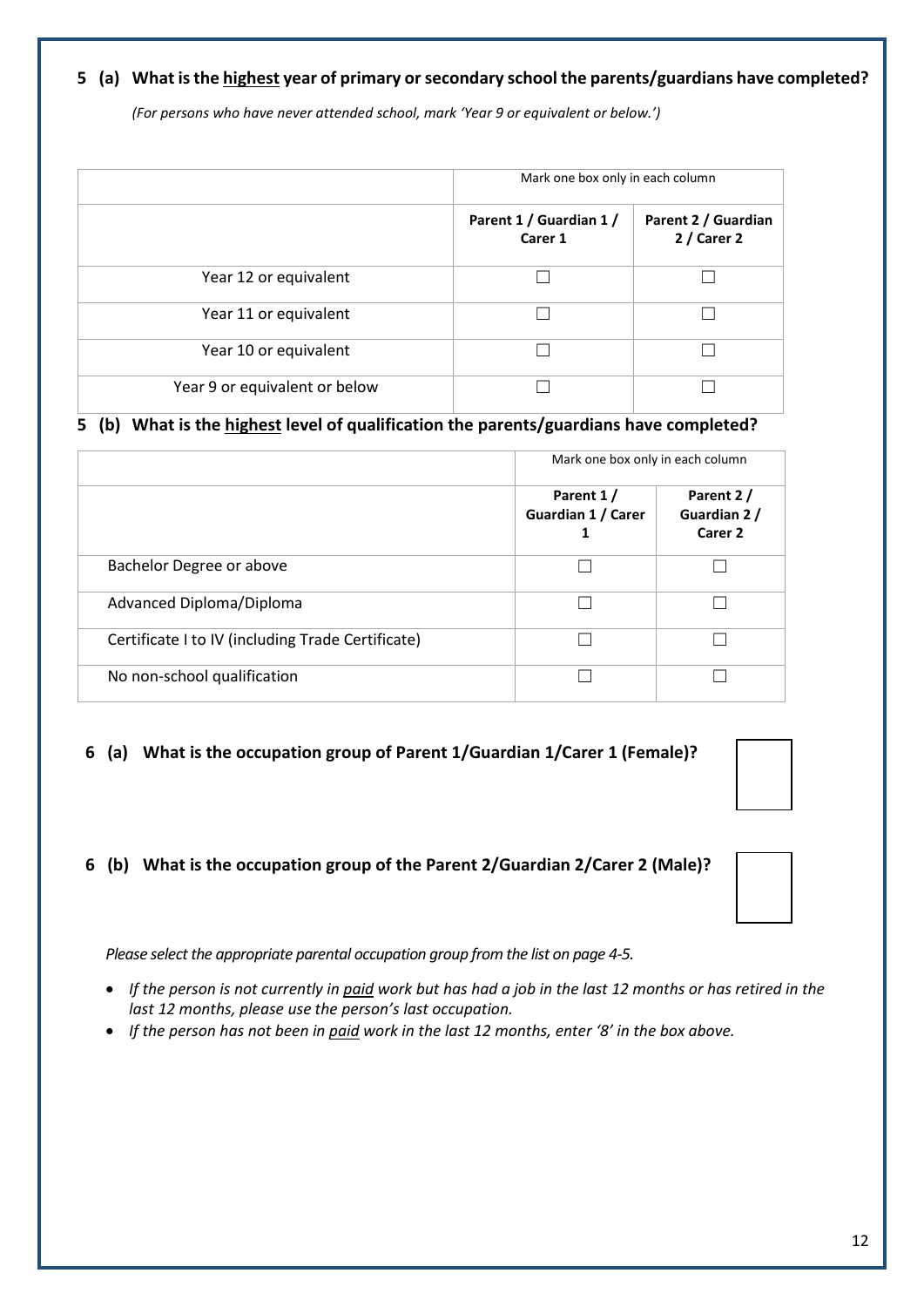### **List of Parental Occupation Groups (for Question 6)**

**Group 1: Elected officials, senior executives/manager, management in large business organisation, government administration and defence, and qualified professionals** 

**Elected officials** (mayor parliamentarian, alderperson, trade union secretary, board member)

**Senior executives/general managers/department heads in industry, commerce, media or other large organisation** 

• **Public sector manager** (public service manager (section head or above), regional director, hospital/health services education)

• **Other administrator** (school principal, faculty head/dean, library/museum/gallery director, research facility director)

• **Defence forces** (Commissioned Officer)

**Qualified professionals** generally have degree or higher qualifications and experience in applying this knowledge to design, develop or operate complex systems; identify, treat and advise on problems; and teach others.

- **Health** (GP or specialist, registered nurse, dentist, pharmacist, optometrist, physiotherapist, chiropractor, vet,
- psychologist, therapy professionals, dietician, radiographer, podiatrist)
- **Education** (primary/secondary school teacher, university lecturer, professor, VET, special education)
- **Law** (lawyer, judge, barrister, coroner, solicitor, legal officer)
- **Engineering** (architect, surveyor, chemical/civil/mechanical/mining engineer)
- **ICT** (computer systems manager, designer, software and applications programmers)
- **Science** (all scientists)
- **Business** (management consultant, business analyst, accountant, auditor, policy analyst, actuary, valuer, economist)
- **Social** (social/welfare/community worker, counsellor, minister of religion, urban/rural planner, librarian, archivist, interpreter/translator)

• **Air/sea transport** (aircraft/ship's captain/officer/pilot, flight officer, flying instructor, air traffic controller)

#### **Group 2: Other business managers/professionals and associate professionals**

#### **Other business managers/professionals**

- **Farm/business owner/manager** (crop and/or livestock farmer/farm manager, stock and station agent, building/construction, manufacturing, mining, wholesale, import/export, transport business manager)
- **Specialist manager** (works manager, engineering/production manager, sales/marketing manager, purchasing manager, supply/shipping manager, customer service manager, property manager, real estate manager, advertising, public relations manager, human resource manager, call or contact centre manager, human resource professionals)
- **Finance** (bank manager, finance/investment/insurance brokers/advisors, credit/loans officer, accountant)
- **Retail sales/services manager** (shop, post office, petrol station, café/restaurant, club, hotel/motel/caravan park, cinema, theatre, travel/betting agency, sports centre, car rental, car/fleet/station manager, other hospitality, retail services managers)
- **Arts/media** (musician, actor, dancer, painter, potter, sculptor, journalist, writer/author, media presenter, photographer, designer, illustrator, proof-reader, graphic designer, web designer)
- **Sportsperson** (coach, trainer, sports official, sportsperson)

**Associate professionals** generally have diploma/technical qualifications and support managers and professional.

- **Medical, science, architectural, building, surveying, engineering, computing, ICT support technician**
- **Health** (enrolled nurse, community health worker, paramedic/ambulance officer, massage therapist, welfare/parole officer, youth worker, dental hygienist/technician)
- **Legal** (police officer, prison officer, government inspector, examiner or assessor, occupational/environmental health officer, security advisor, private investigator, debt collector, law clerk, court officer bailiff)
- **Business/administration** (recruitment/employment/industrial relations/training officer, marketing/advertising specialist, market research analyst, technical sales representative, retail buyer, office manager, project manager/administrator, mail supervisor, other managing supervisors, management and organisation analysts, contract, program)
- **Defence Forces** (senior non-Commissioned Officers [NCO])
- **Other** (library assistant, museum/gallery technician, research assistant, proof-reader)

#### **Group 3: Tradespeople and advanced/intermediate clerical, office, sales, carer and service staff**